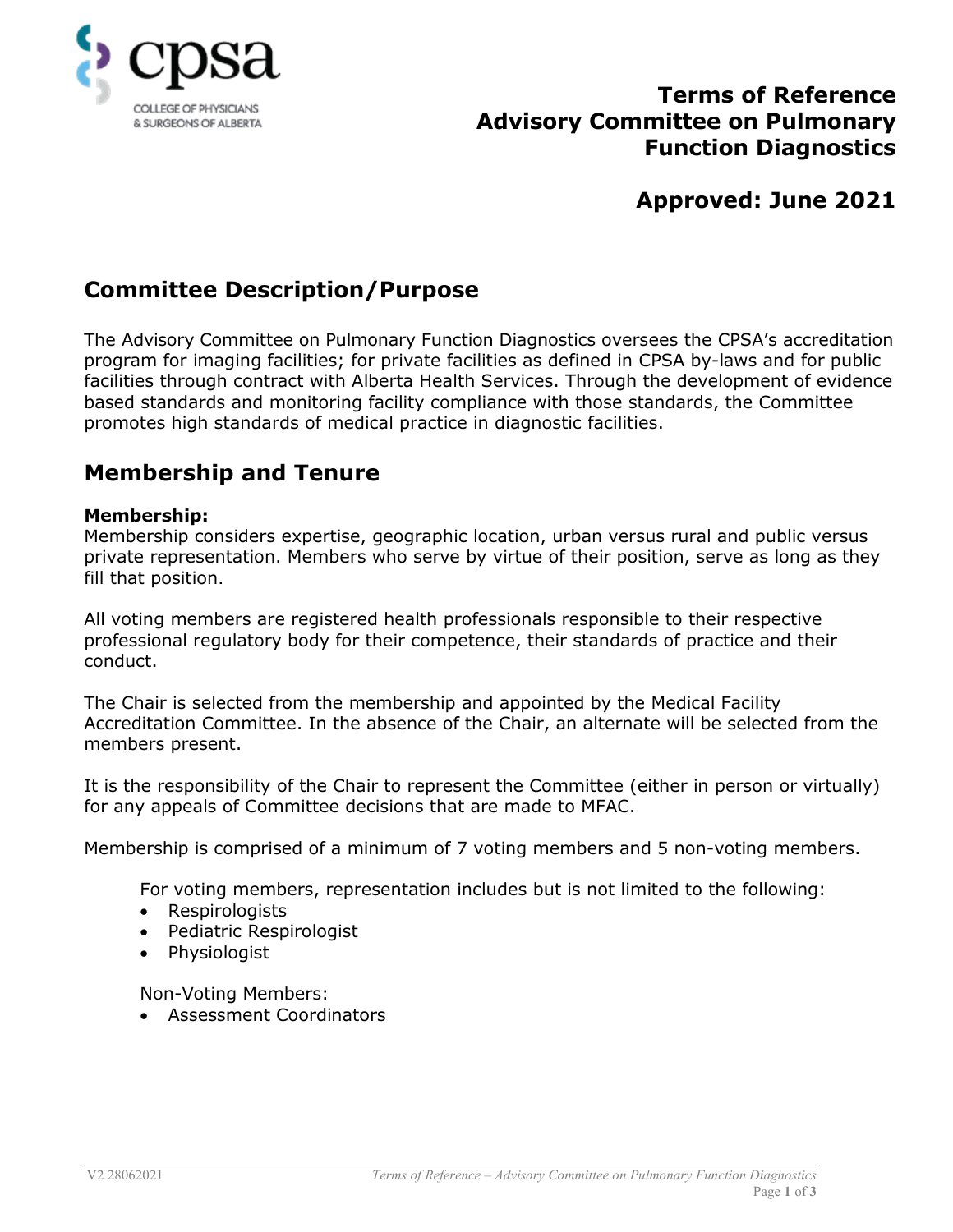

### **Committee Attendance:**

Committee members who fail to attend three consecutive meetings will be contacted by the Assistant Registrar to discuss their committee membership including potential removal from the committee.

#### **Tenure:**

Committee members are appointed by MFAC for the following terms: Chair – Three year term with the option of a one year extension Voting members – Five year term with the option of a one year extension

## **Roles and Responsibilities**

The Committee considers all issues related to the provision of pulmonary services that may include, but are not restricted to the following:

- 1. Develop and maintain evidence based standards/guidelines for pulmonary function practice;
- 2. Provide advice to MFAC on pending decisions relating to the provision of pulmonary function services;
- 3. Monitor compliance with CPSA approved standards through on-site assessments for accreditation;
- 4. Assess physicians' qualifications and preparedness to interpret pulmonary studies against College approved training requirements;
- 5. Provide education to promote safety and quality improvement initiatives;
- 6. Facilitate the introduction of new services/technologies;
- 7. Respond to the needs of stakeholders for improved pulmonary services in Alberta.

# **Powers and Duties (Accountability)**

The Advisory Committees report to and provide direction to MFAC who is accountable to Council.

The CPSA retains a copy of the minutes of the meeting for a minimum of 10 years.

### **Meetings**

#### **Frequency:**

Meetings are held four (4) times a year and at the request of the Chair. Other additional ad hoc meetings may be called as required.

#### **Procedures:**

Meetings are held in-person or virtually, at the discretion of the CPSA / Chair.